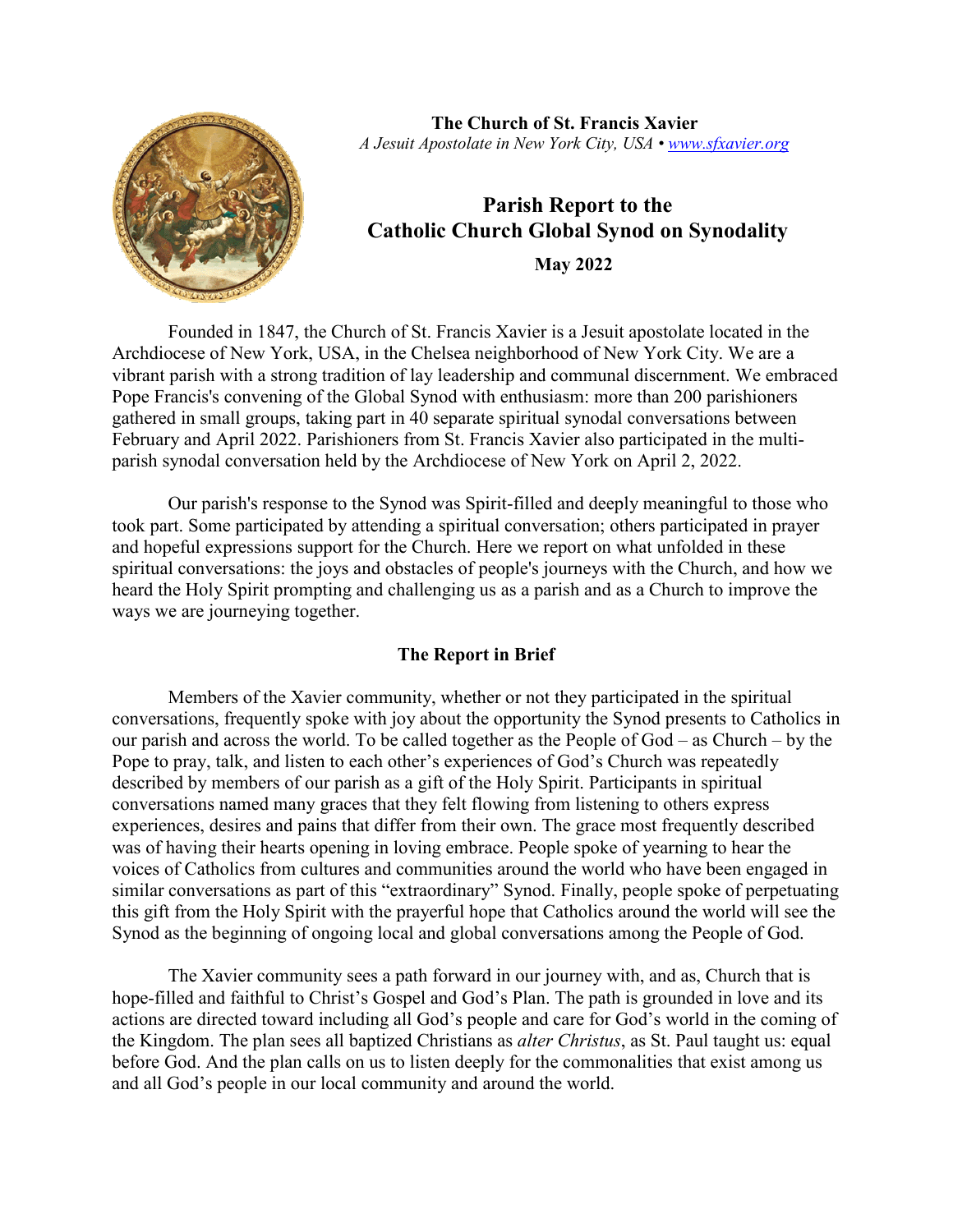### **About the Church of St. Francis Xavier**

The St. Francis Xavier community is home to parishioners who are diverse in multiple ways, including generation, race and ethnicity, ability, sexuality, and gender identity. Many members of our community are people who were raised Catholic and with intentionality have returned to the Church after being away from a faith community for a number of years. Our most recent annual parish census conducted in December 2021 counted 843 people—including 120 people under the age 18—in 374 households. Of these households, 25 percent had at least one member who is a person of color (that is, identifying as Asian, Black, Latino, Native, or Other). As the COVID pandemic has receded, more parishioners have returned to the pews, bringing weekend Mass attendance closer to the 1,308 parishioners we counted in our last pre-pandemic census in 2019.

Faith formation at Xavier is manifold and robust. These opportunities include preparation for the sacraments; guidance in the Ignatian spiritual exercises and spiritual direction; our Family Faith program, catechism, and Youth Ministry providing religious education to those in prekindergarten through 12th grade and their parents; our Lay Spirits spiritual formation program; Ignatian Spirituality in Everyday Life; and our Christian Life Community initiative.

The parish is committed to social justice in the tradition of Catholic social teaching, as reflected in our environment, immigration, peace and justice, racial justice, unemployment, and other social justice ministries as well as the Xavier Mission, which operates out of our church building providing food, clothing, and pathways to self-sufficiency for New Yorkers in need.

We have long been a welcome home to those on the margins of the Church. These sisters and brothers find community and solidarity in our ministries devoted to women in the Church, the Hispanic community, our LGBTQ communities, and people with disabilities.

Music and the arts are integral to our Masses and other liturgies. Parishioner ensembles include our choir, bell choir, musicians, and liturgical dancers.

Lay leadership of the parish includes our Pastoral Council, Finance Council, and the leadership of all ministries. Together we collaborate with our pastor and staff to envision and bring forth parish priorities in accordance with our parish mission statement:

*The Church of St. Francis Xavier, a Roman Catholic parish in the Jesuit tradition, strives to be a prophetic, welcoming community, and an inclusive witness to the presence of Christ Jesus in our midst. Mindful of our utter reliance on God, and need for God's grace, we rejoice together in our celebration of the sacraments and proclamation of the Gospel. As a people of hope, we commit ourselves through prayerful and creative discernment to respond to God in our time by: being a respectful community where seekers and their questions are welcomed, where injustice is challenged, where the poor, the alienated and the marginalized find a home, and where people are refreshed, reconciled and renewed.*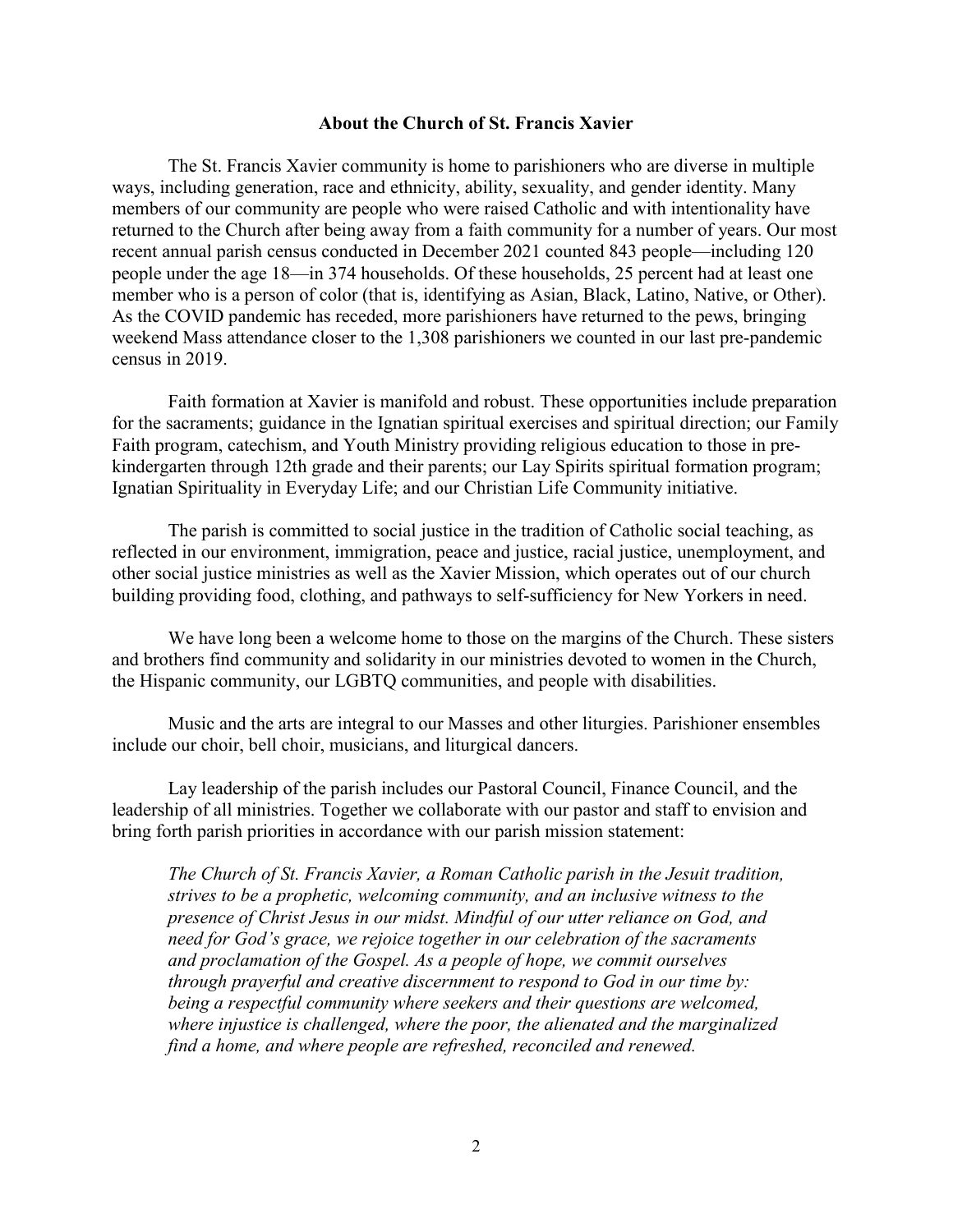#### **Our Participation in the Global Synod**

Xavier's participation in the Synod adhered closely to the guidelines released by the Synod of Bishops, which called for spiritual conversations taking place among small groups of 6 to 8 persons led by a trained facilitator and recorded by a trained notetaker. In these sessions, devoted to active listening and speaking from the heart, participants shared the joys and obstacles they had encountered in their journeys with the church, and the ways the Holy Spirit might be prompting and challenging us as Church to improve the ways we are able to journey together. See our "Facilitator's Guide," "Notetaker's Guide" and "How to Host a Spiritual Conversation," attached to this document, for more details about how we conducted these conversations. Special recognition is due to Robert Choiniere, PhD., Director of Adult Formation, and Luz Marina Diaz, PhD., Director of Religious Education, for their tireless efforts to bring forth the Synod at Xavier.

We kicked off our participation in the Synod in February at our annual retreat held by parish servant leaders and pastoral staff. The 50 people gathered at the retreat took part in spiritual conversations, and thus became "trained" to serve as facilitators and notetakers themselves in subsequent synodal conversations. The Pastoral Council scheduled four parishwide Zoom sessions for the Xavier community to participate, one of which was hosted by the Family Faith ministry and another by our Racial Justice Study Group. In addition, we encouraged all Xavier ministries and programs to conduct spiritual conversations of their own. The groups that held sessions included our Family Faith program, the Youth Ministry, our Catechism classes, and our Catholic Lesbians and Gay Catholics ministries. All told, 200 people took part in 40 synodal spiritual conversations. About a dozen participants were Catholics who do not live in New York City, and have been drawn to Xavier by our livestreamed weekend Masses that began during the COVID pandemic.

#### **Joys in Our Journey as Church**

#### *Church as Communion with God*

Many people described their experiences of being Catholic in terms of *communion*, in the sense of deeply sharing their relationship with God through many different experiences with others in the local and universal Catholic communities. Individuals described the experience of deep sharing of belief in Jesus Christ and His call to love as God loves us as abiding joy and the fulfillment of personhood when the person has been embraced in the Catholic community. This deep sharing of common belief in Jesus's gospel message happens when the community gathers for the Triduum services, periodic calls to Reconciliation and devotional practices such as the Rosary and Stations of the Cross. Ritual and the music and scripture that accompany ritual were repeatedly noted. This deep sharing also happens when ministries live out their Ignatian mission to find God in all things. This includes pursuing racial justice, expanding the parish's church art to include Catholic holy men and women from around the world, feeding and clothing those with no shelter, and myriad other ministries. People describe the sense of wholeness that emanates from these experiences as a profound moment of recognizing God's deep love for them.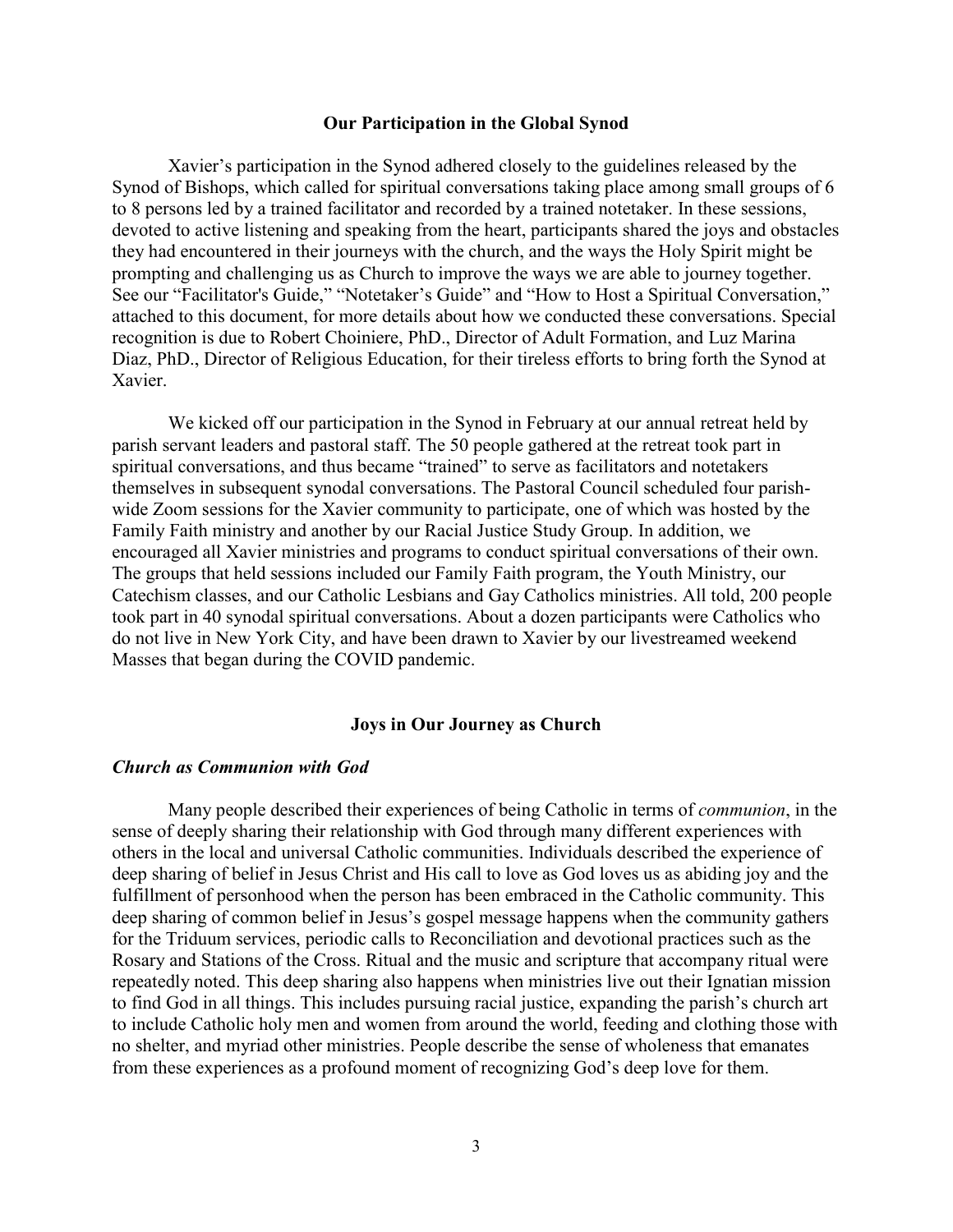Conversely, people described experiences in their lives when that yearning for deep sharing was rejected by Catholic communities and by the Catholic organizational church. Statements and actions taken in local parishes or at the diocesan or USCCB level, often by the priest or member of the hierarchy, were described as the source of bone-cutting pain, deep desolation and life-threatening alienation.

### *Church as Community, Being Known, and Support*

When reflecting on their journeys with the Church, our synodal conversation participants overwhelmingly expressed the experience of a close-knit parish *community* as a source of joy. This sense of community was important for participants to feel supported in their lives and journey with God. As an active parish with many different ministries, connections and bonds are formed in places where parishioners find a place to use their gifts, connect with others in the parish and form meaningful relationships. Community bonds are made stronger by the fact that ministries' activities often overlap and people hailing from diverse backgrounds and bearing different gifts are able to share in their experience of serving God and each other.

For our participants, community and connection make their communion with God stronger. As one participant said, "The church has been a place where we can connect to the divine, connect to each other, and carry out God's work." And as one youth participant noted, "You don't just go to church to pray; you can do that at home. You go to get a sense of community." Community also engenders the comfort of being truly *known* to others: the sense that one's presence is valued and one's absence is noticed. One participant named this as yet another pathway to communion, because being known is a welcome reminder that they are also "known by Christ" and thus that they are "being called to communion with Christ." From our strong sense of community grows a desire to participate and *support* one another, especially during the COVID-19 pandemic. Support comes in many forms, including spiritual support. As one parishioner put it, "I appreciate having others to help me grow with my faith."

#### *Church as Welcome, Authenticity, and Belonging*

Many of our parishioners are Catholics who have returned to the Church after experiencing rejection by their faith communities of origin. Their discovery and experience of the *welcome* offered by Church of St. Francis Xavier was often named as a source of joy. Participants mentioned Xavier's sources of solidarity and support for those at the margins of the Church—particularly its lesbian, gay, bisexual, transgender and queer (LGBTQ) ministries—as elements of our parish that make it safe to be their *authentic* selves, as God sees them. People feel solidarity in the knowledge that this community is grounded in deep love of God and Church.

The joy of return was particularly poignant for those who recalled their experience of Church as *belonging* when they were children through rituals, traditions, sacraments and holidays. After many years of seeking, parishioners—whether "cradle Catholics," "returning Catholics," or hailing from other diverse spiritual backgrounds—expressed delight in finding such a welcome home. As one participant said, "I realized Xavier is where I belong and what I've been searching for."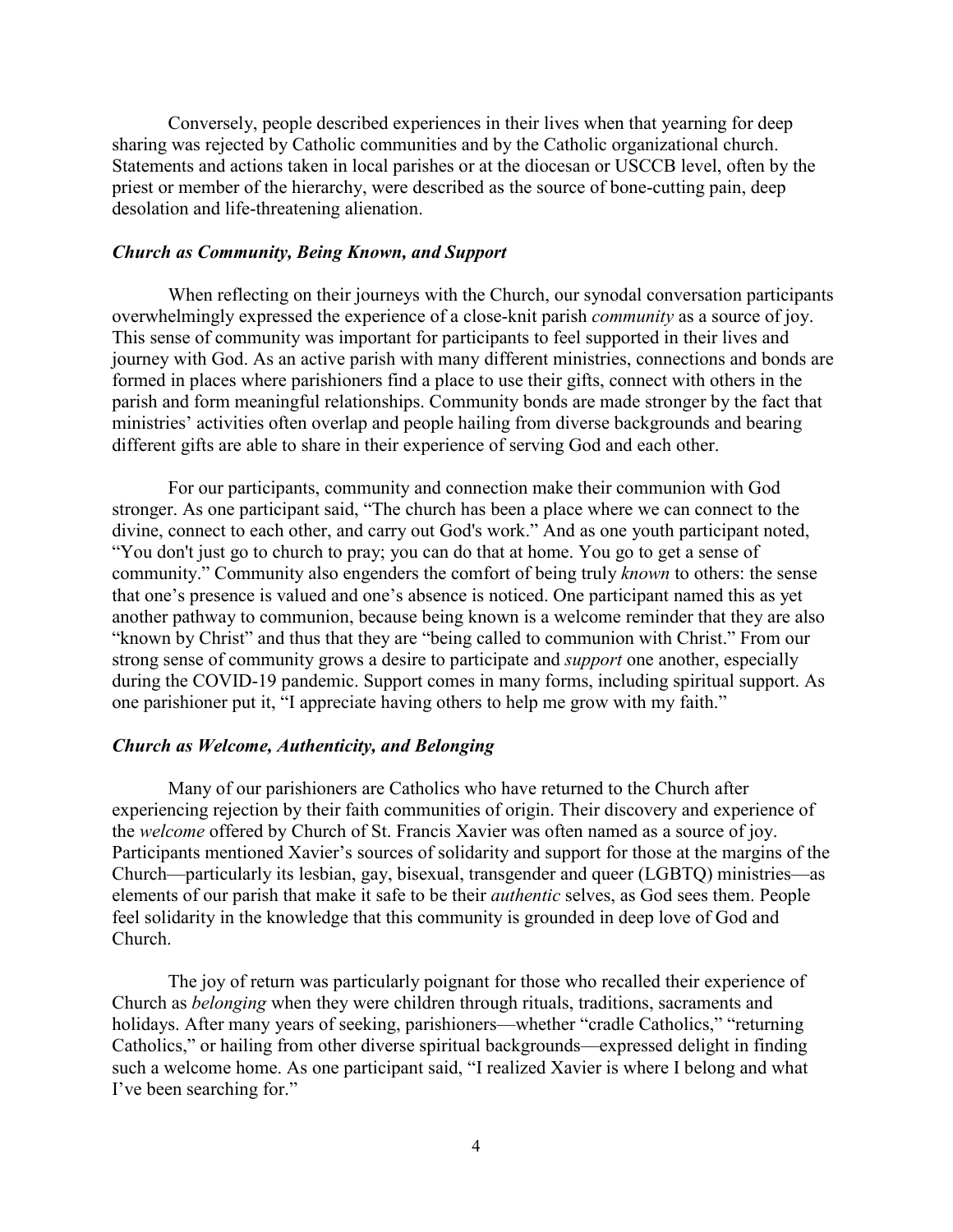# *Church as Universal as Expressed in the Sacraments and Rituals*

As participants in our spiritual conversations reflected upon why they remain Catholic despite the considerable obstacles many have encountered in their journey with the Church, a theme that arose was an appreciation of the *universality* of the Catholic Church as the worldwide Body of Christ.

The foremost element of this universality was the joy of participating in Catholic Mass. Parishioners in particular often spoke of the beauty of Xavier's Triduum liturgy, calling it "moving," "exciting" and even "life-changing." The participants were enriched by the liturgy and found it to be life-giving, especially being able to pray with a wonderful music ministry and witness the joy of the liturgical dancers. A few mentioned how moving it is to witness the whole congregation washing each other's hands and feet on Holy Thursday. Others voiced their joy at witnessing catechists joining the Church as they are baptized and confirmed during our Easter Vigil service. This joy extended throughout the year, as participants expressed their wonder at experiencing the different liturgical seasons. They reported feeling closer to God and to each other during the Mass. The liturgy, and the peace encountered there, make living out the words "Go in peace, glorifying the Lord by your life" a possibility for these participants.

In addition to profound devotion to the Eucharist, participants spoke of the importance of other *sacraments* in their lives. Some cited Reconciliation as a positive experience. Another participant spoke of the joy felt after their Confirmation, saying "I couldn't explain it but knew my life would never be the same."

Many said they found peace in the Church and its traditions and *rituals*. They expressed love for devotions, praying the Rosary, the Communion of Saints, and the Ignatian practices such as meditation and imaginative prayer. A related theme that arose was the stillness and beauty found in many of these rituals. Rituals that highlight the great mystery of the Divine have a sacred and vital beauty. The quietness of ritual allows one participant to "experience the Gospel." The stillness of church is hard to find in the business of everyday life, and is critical for an ongoing relationship with God.

Many participants spoke of the joy they experience in helping to bring forth liturgy, sacraments and rituals. Those who are liturgical ministers were grateful to be able to provide the Eucharist and proclaim the Word of God to their gathered community. As one participant put it, "being a eucharistic minister and liturgical minister, or distributing ashes on Ash Wednesday" is "a beautiful experience to share."

All of these joys are tied together by the universality of Catholic liturgies, sacraments, and rituals. Through them participants feel a connection with those well beyond the person who may be next to them in the pew: a connection with everyone in the worldwide Church. "I can go to the same Mass all over the world," said one participant, "and it feels like home."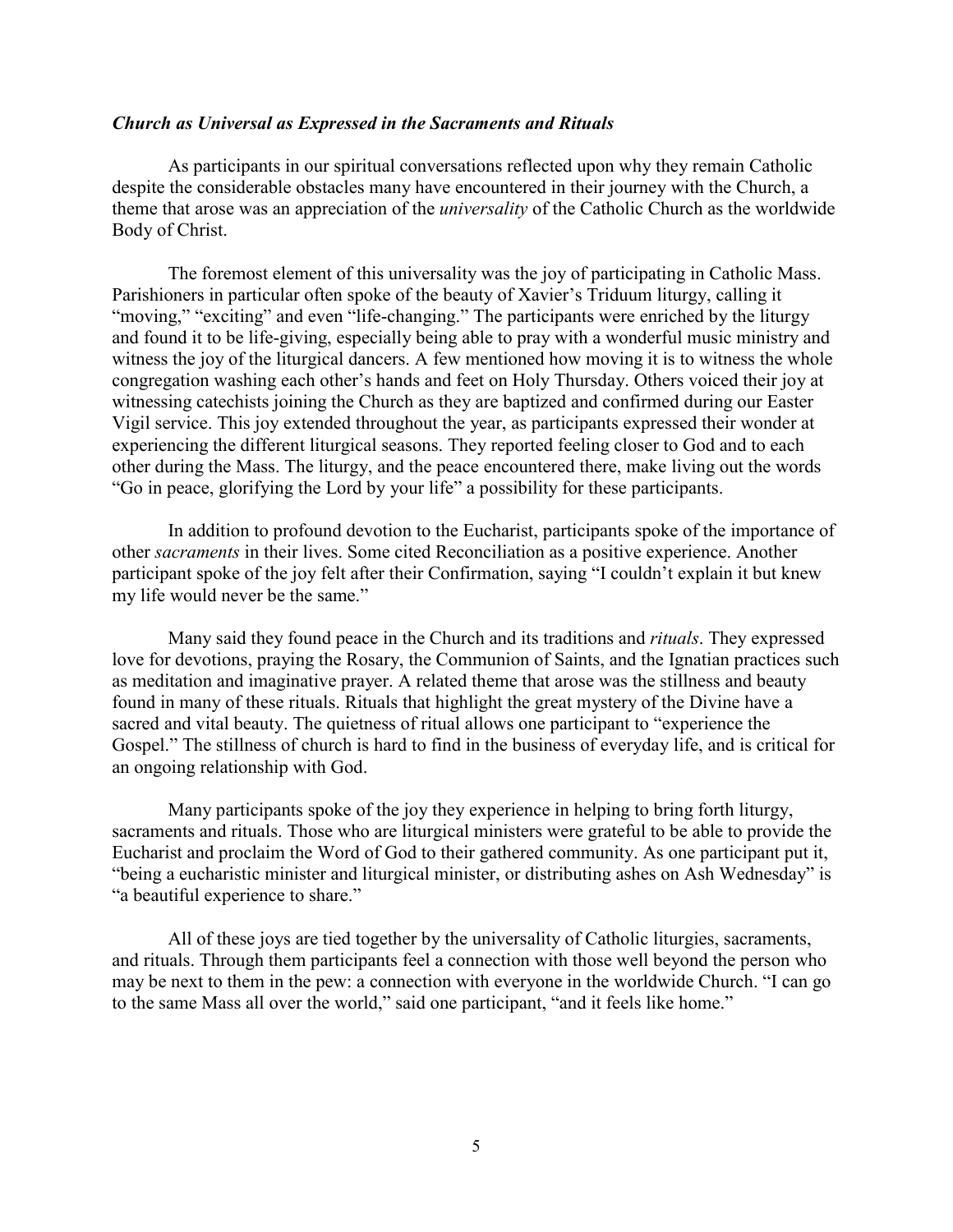# *Church as Religious Women and Men, and the Institutions to Which They Dedicate Their Lives*

An overwhelming number of participants spoke lovingly and at length about the important role *religious women* and the Catholic schools those sisters ran played in their lives. Also recalled with great affection and respect were *religious men* – ordained and not – who taught and otherwise mentored the participants. The importance of these stories in the spiritual conversations must be recognized as formative of the faith and experiences of Church that the participants live out today.

Some adults expressed that having strong, positive experiences of Catholic community as a child was important for them when their faith and relationship to the church became strained in adulthood. Turning to the present day, many participants expressed gratitude for the Jesuit tradition, the Jesuit apostolates, and the priests and brothers of the Society of Jesus who have journeyed with us and encouraged our Xavier community.

## **Obstacles in Our Journey with Church**

## *Church and Clericalism*

*Clericalism* was named a major component, and for many the very heart, of the obstacles in our journey with and as Church. Participants defined clericalism as ordained clergy believing they have a right to the exercise of power and privilege, having the expectation of being not accountable to non-ordained persons, being dismissive of questions, and foreclosing discussion summarily when they "have had enough." One person described clericalism as "a toxicity of power." In the sacramental life of the Church, another person said that clericalism was a priest's belief that the Mass "belonged" to him, rather than that he was the presider at a celebration made possible by the participation of all the people.

A separate note is warranted regarding the sin of clericalism that is at work in the Church structures that have protected predatory sex abusers, justified solutions that have enabled abuse to continue, and failed to take accountability and atone for the harm done. While many instances of abuse occurred in the past, clericalism's role in the crisis continues to this day.

Participants named—and expressed gratitude for—the many priests who have earned the respect of their Catholic faith communities without resorting to the trappings that give rise to the clericalism critique. An antidote to clericalism is active and empowered lay involvement in the decision making of the Church and in parishes. Such a leadership paradigm – true servant leadership – enhances both ordained and lay vocations. Participants noted that the Xavier tradition, while far from perfect in this regard, strives for mutual, collaborative partnerships between the pastor and the lay-led Pastoral Council, Finance Council, and parish ministries, with all endeavoring to act together as servant leaders to the community.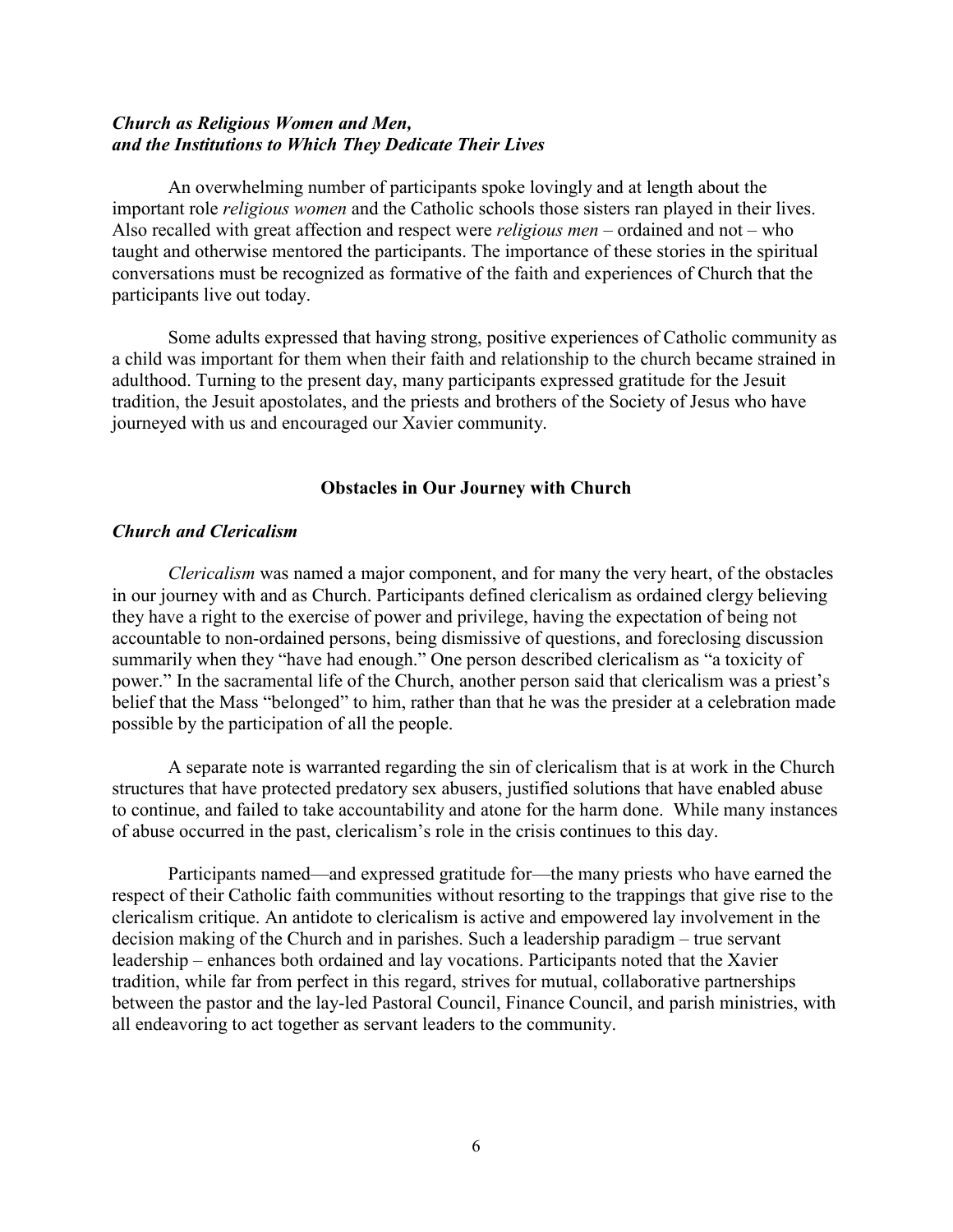## *Church and the Sex Abuse Crisis*

There is no way to get around the never-ending *sex abuse crisis* as a major obstacle in Catholics' journey with Church. For many participants, it is a major source of doubt about their continuing participation in the Church. Participants expressed deep anger and utter revulsion. Many said that the crisis has made them feel "ashamed" to be Catholic.

People stated that the ongoing revelations of the breadth and depth of these abuses have a re-traumatizing effect on those who suffered abuse themselves, inflicting deep pain over and over. And they said that this deep pain is also inflicted on the body of the Church, deepened and kept fresh by the Church's inadequate response to the allegations and putting the institution's interests ahead of those who suffered abuse—a manifestation of clericalism. The Catholic Church's zealous (and ultimately unsuccessful) effort in recent years to stop passage of the New York Child Victims Act was named as a particularly egregious example of this behavior.

Going forward there is still hope that the Church will properly acknowledge these sins and apologize.

### *Church and Women*

Many participants in our spiritual conversations—women and girls, and also men and boys—named the unwillingness to embrace *women* as full, equal participants in the life of the Church as an obstacle to their experience of the Church as manifesting the fullness of God's plan. Mentioned most often was the Church's explicit exclusion of women from the priesthood and deaconate, but participants also noted the marginalization of women in many other ways. One participant aptly called this the "containment of women," and many see this containment as the direct outgrowth of clericalism.

In spiritual conversations women and men expressed deep sadness and anger with the limits placed on women's service within the Church. Women reject the notion that their gifts are not valued in the Church in their exclusion from ordination and certain roles. One parent said in exasperation, "My daughter can be an astronaut or a doctor. But she can't give a homily at church." Another participant called the exclusion of women as priests and deacons—and the subsequent sacrifice of the insight derived from their lived experience—as a "deep loss for every practicing Catholic."

Xavier seeks to include all people in the life of the parish, and women currently lead most ministries and serve as catechists, as Pastoral Council members, the current chair of the Finance Committee and as Spiritual Directors. Women and men in our parish community remain faithful and hopeful that women will be fully included in the work of the Church and see ordination to the diaconate as a good next step.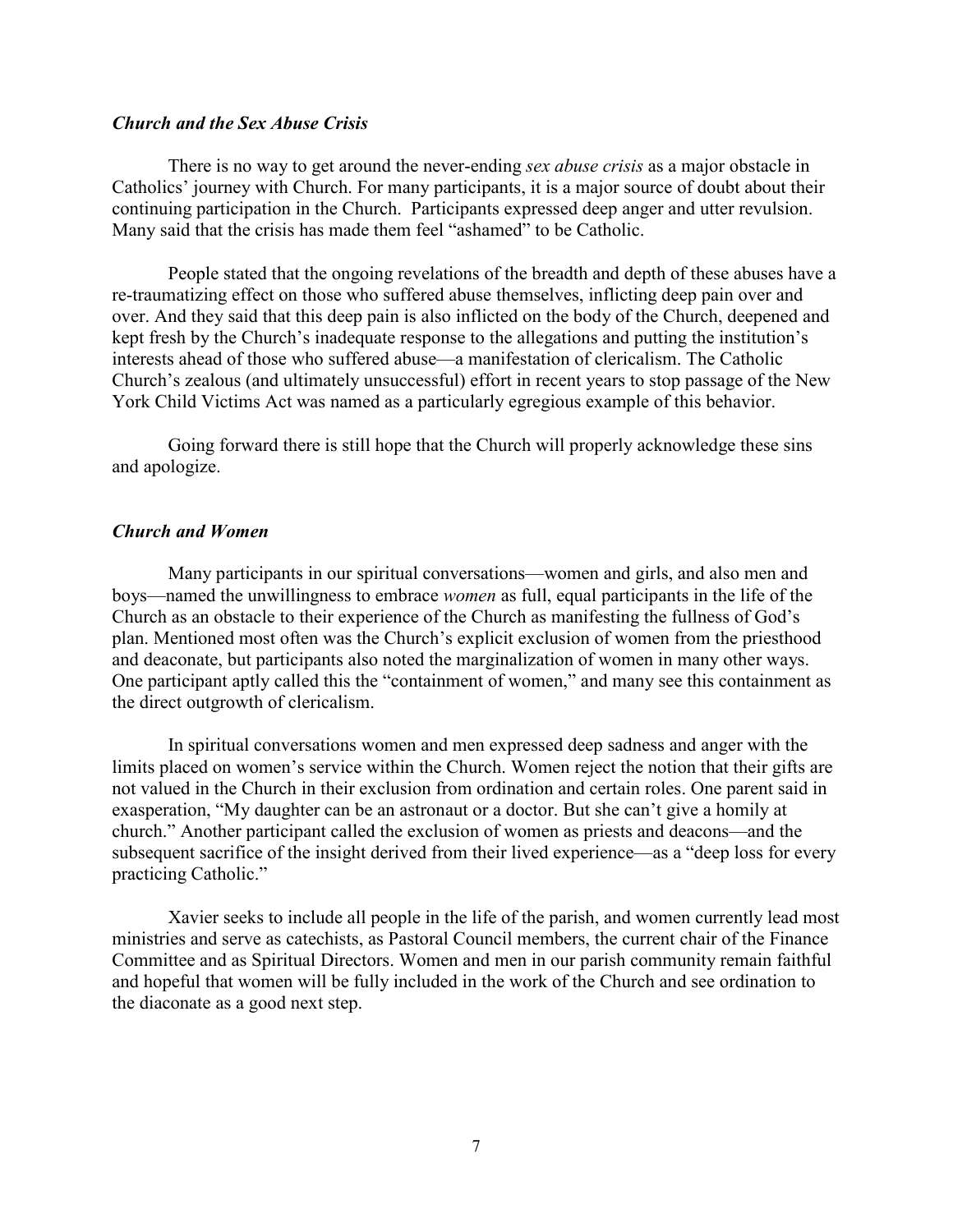#### *Church and Exclusion of the Marginalized*

A consistent obstacle that participants raised was the Church's *exclusion of the marginalized* including LGBTQ Catholics; people of color, especially African Americans; and people with disabilities.

When reflecting on the Church's exclusion of LGBTQ people one participant said, "if Christ were among us today, He would say to us: 'this isn't what I was telling you.'" Many LGBTQ participants shared stories of priests and other Church representatives trying, through words and deeds, to exclude them personally from God's embrace. They spoke of the deep and lasting harms—the fracture of identity—caused by feeling it might not be possible to be both queer and Catholic. Young people, parents, and members of gay families stated that the Church's stance on sexual and gender identity is hard to reconcile with God's embrace of all people.

In the United States, the Catholic Church has been complicit in our shameful history of racial exclusion and segregation. One participant shared a common story of attending a parish for years, never to be acknowledged or welcomed or known because of the color of her skin.

The sexism, homophobia, racism, ableism, that plague our society also plague our Church and parish communities. When we exclude, ignore, shame any members of the Body based on who they are, the harm is many-fold. It extends beyond the individual and their family to the community. Some participants who did not experience exclusion personally nevertheless said that that Church's record on judging and excluding people is a barrier to ongoing participation and affiliation. One person expressed, "I don't like to tell people that I'm Catholic, not because I am ashamed of what I believe, but because I'm afraid that they will then assume that I am racist and homophobic."

Participants said that the Church has an opportunity to become a place where those sins are confronted and healed rather than reinforced and upheld. They said that God sees and loves all of us and we are called in community to extend this same radical love to each other. For the Church - the Body of Christ - to thrive, the welcome extended to all God's people must be active and unconditional. Many participants said that the welcome and healing they have experienced at St. Francis Xavier have been life affirming.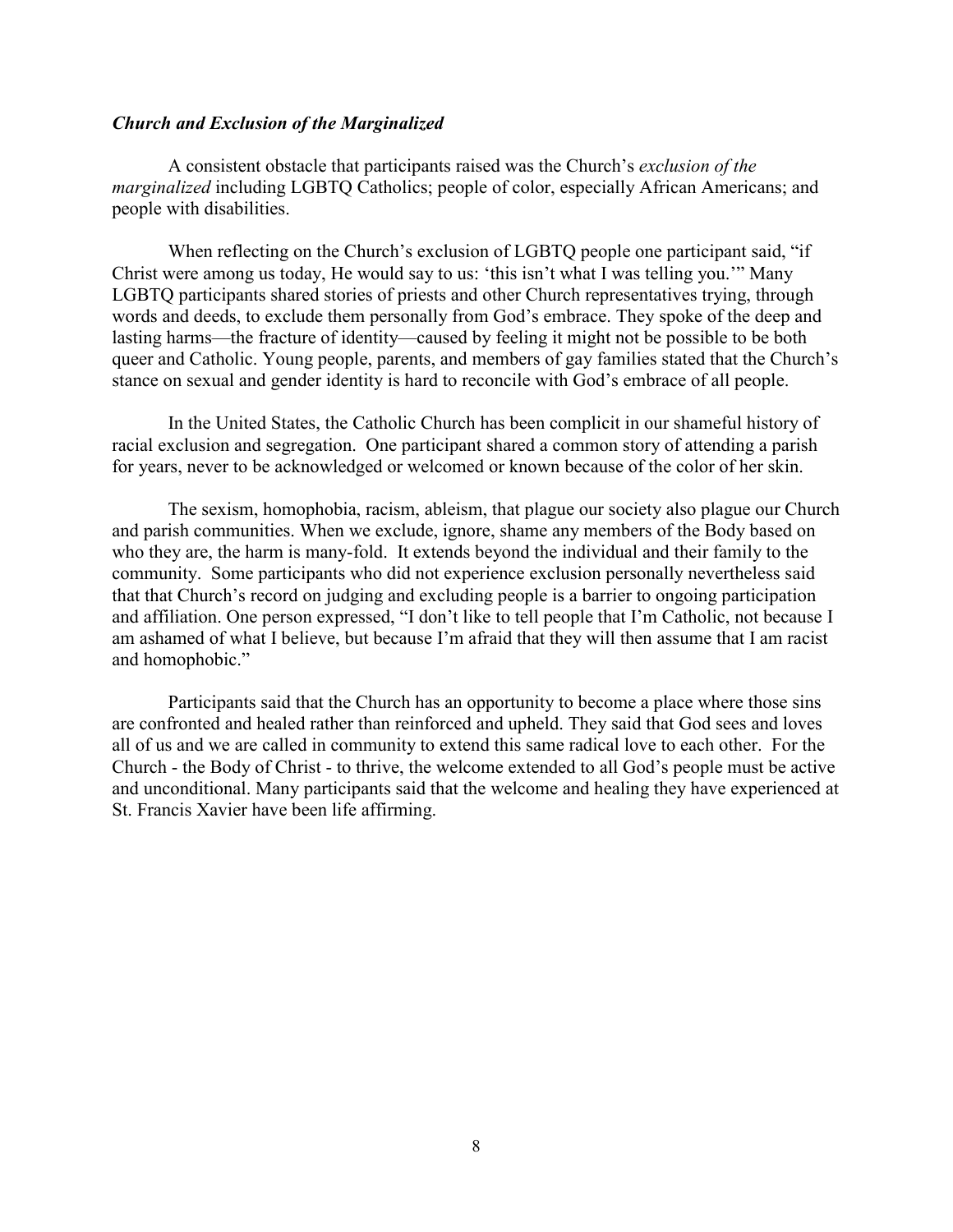## *Church and Judgment*

"I wish the Church would lead with welcome and not with *judgment*." A consistent theme present in the spiritual conversations was a hope that the Church would reconsider what participants felt was an undue prioritization and amplification of its teachings about sexuality, birth control, abortion and divorce. When we lead with shame and judgment, we do not welcome everyone as they are and as a result, raise an artificial barrier between people and God built upon our human sin and fear.

Participants wished Church leaders would give as much weight to other elements of Catholic social teaching, and bring into sharper focus the many good works performed by Catholics and Catholic institutions combating poverty, violence, and the death penalty, and striving for immigrant and environmental justice. One participant called these concerns "the urgent call of our time." Pope Francis' call for the Church to be at the margins in solidarity with the poor, the outcast, sick and imprisoned is not evident. "[They are] wasting so much discussion and time debating who belongs," despaired one participant.

In this vein, a source of profound disappointment for many participants was the U.S. Conference of Catholic Bishops (USCCB), which was seen as embracing words and actions that unduly politicize the Catholic Church and implicitly take a side in America's ever-deepening partisan conflicts. With sadness, many saw the Church itself mimicking the polarized national political conversation and thus allowing itself to be exploited as a political weapon by elected officials. One participant proclaimed that the Holy Spirit calls us to "become a simpler, poorer Church that creates a space for friendship that is filled with trust." Participants have concluded that, with too few exceptions, the nation's Church hierarchy is not a prophetic witness to the Gospel message of love, forgiveness and inclusion.

#### **Our Ministries' Journeys with the Church**

A number of individual Xavier ministries held synodal spiritual conversations focused on their own memberships. These conversations followed the same format as our parish-wide gatherings, with discussion turning naturally to the facets of journey with Church that were particular to these groups. Here we briefly report reflections and learnings from these conversations.

#### *Family Faith*

Xavier's Family Faith program engages parents in their spiritual development as well as provides catechism classes for school-aged children from pre-K to Confirmation in 7th grade. The Family Faith program hosted multiple opportunities for parents and grandparents to participate in Synodal spiritual conversations.

During those conversations, parents expressed deep joy in sharing their faith traditions with their children and witnessing them develop their own spiritualities and contributions to the community. Parents expressed sadness and loneliness as older generations either pass away or leave the Catholic Church, fraying the familial ties that had connected them to the Church in the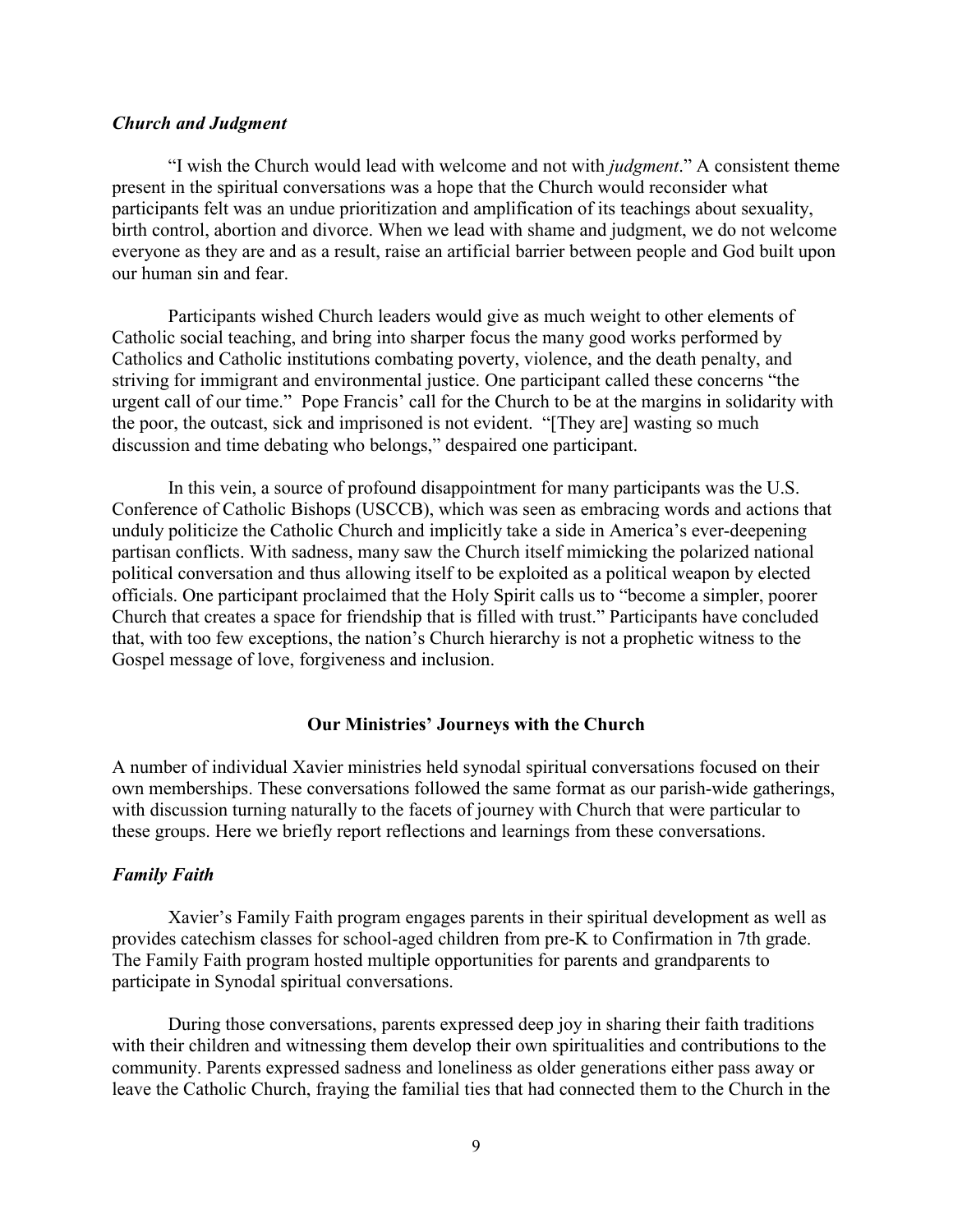past. Parents generally both appreciate the opportunity to connect as adults through Family Faith and are seeking and expecting more from the Church in terms of supporting parents and young people navigating the modern and rapidly evolving world around us. Some parents of older children expressed the experience that Confirmation in 7th grade is too early and that children at this age would benefit from continued participation in Family Faith programming to keep them engaged and learning, particularly since if they have siblings in the program they are already coming to the Family Faith mass with their families. Parents are also hopeful that Xavier's Youth Ministry, just a couple of years old, will thrive and attract and engage their children once they reach their teenage years. Other parents expressed a desire for Catholic Social Teaching and service to be more of an integrated part of the faith formation for our children.

Multiple parents expressed that the Church's teachings on human sexuality are more harmful than helpful. Parents are trying to help their children to develop into whole, healthy people and part of that includes a respectful understanding of sexuality rather than a shameful understanding of their bodies and sexuality. The sexism, homophobia and rigid rules around sexuality within the Church works against some of these goals and make messaging to their children complicated.

Parents expressed a desire for greater accessibility and inclusion. Parents of specialneeds children hope for more acceptance and inclusion of their children in ministries and liturgy, even though they may not be able to be quiet for a full hour. Parents of school-aged children recognize the absence of parents of younger children from participation in the Family Faith ministry and hope for ways to include and support families with babies and toddlers. Parents generally expressed a desire to help programming be as accessible and welcoming as possible to all (including differently-abled, special needs, non-English speakers, and non-traditional families).

## *Young Catholics*

Xavier encouraged participation in synodality conversations from our youngest parishioners—with discussions organized by age and grade level—ranging from kids in Pre-K to teens in our Youth Ministry.

Common joys among all these groups were the community they feel in church, their catechism classes, the opportunity to experience peace and quiet in church, and the sacrament of Eucharist. Many children cited receiving their First Communion as an important and positive experience, while children who had not yet received First Communion were looking forward to the day they do.

Across all ages, Xavier young people struggled with participation in Mass. Many said it is "too long," "boring," and that they "don't know what to do" or "don't understand what the priest is saying." The younger children said they do enjoy Mass when there is children's Liturgy of the Word and the language is accessible to them. They also appreciate when the music is more lively or "upbeat," and when there is liturgical dancing.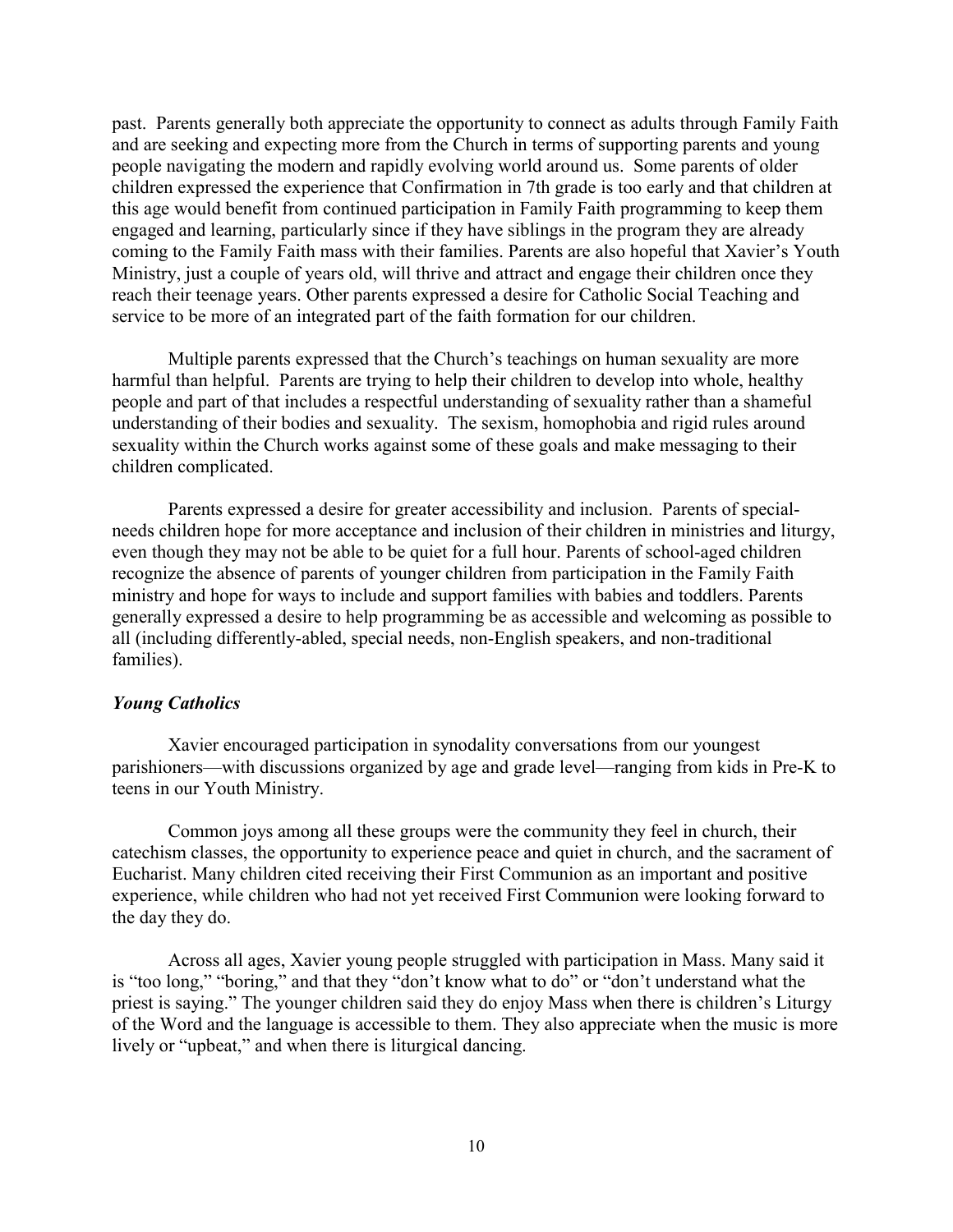A few commented that the different liturgical seasons are exciting because they have more opportunities to participate in the liturgy (such as in Xavier's annual Christmas pageant). Some said they enjoy the art in the church, but would like a space to create and display their own sacred art throughout the liturgical year.

The older children were, the more they struggled with issues within the wider church. Many find the lack of welcome, inclusion, acceptance in the wider church an obstacle. One youth said, "I think people are using church to justify their lack of acceptance. I think we need to talk about homophobia. There are a lot of churches where I can see why people would feel scared." Some also said they feel like the church is sexist and not diverse enough.

Some expressed that they do not like nor understand why women cannot be priests and why priests cannot be married. Some older children were aware of the current tensions regarding the Latin mass and felt upset at it, feeling like there are people "splitting off" from the church. They also struggle with the hierarchy, power structures, and what they see as hypocrisy within the church. As one teen said, "There's a need for humility that we don't have at all, whether it's with the people who are in our churches or the people who are in positions of power. It is difficult for me to find myself going along with a lot of the things the Church says because it's so hypocritical."



Our young people's hopes for the future of the Church include a spirit of inclusion, more accessible liturgies and opportunities to participate, more space for spending time as a community and more community activities they can participate in, livelier music, and a diversification of church leadership. Our youngest conversation participants were encouraged to put their visions for the future of the Church on paper; one of these drawings is shown here. It depicts an ideal Church as a place for music, prayer, and (perhaps overly optimistically) candy.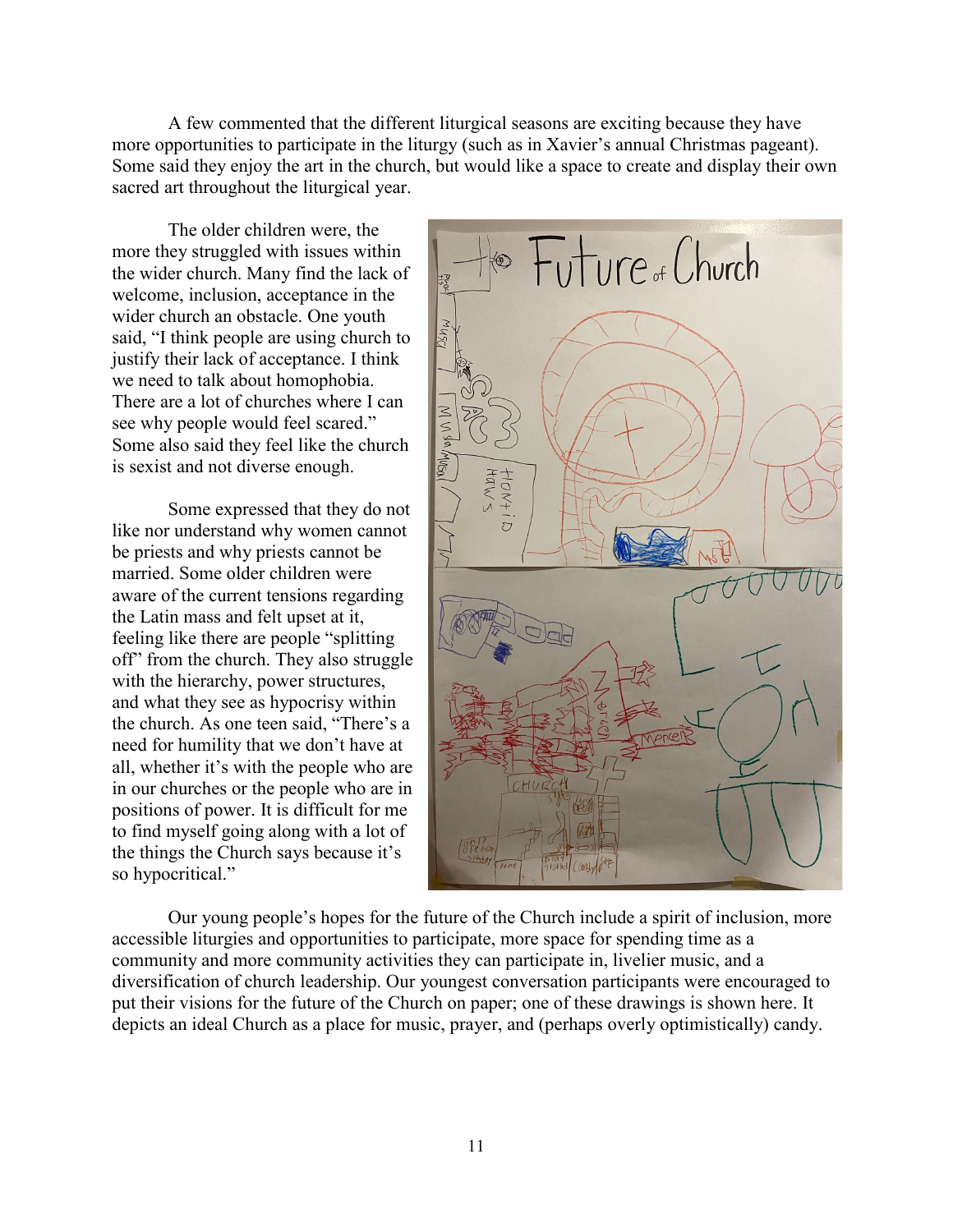## *Catholic Lesbians*

Xavier's Catholic Lesbians ministry held a pair of synodal conversations among their members facilitated by Cristina Traina, PhD, who is the Avery Cardinal Dulles SJ Chair in Catholic Theology at Fordham University. The group's discussions focused on three themes: expanding participation in the worldwide synodal conversation; asking what is the right and just way for authority to function in all levels of the Church; and deliberating over the proper ecclesial process for discerning and deciding.

Participants expressed both fierce love for the Church and deep cynicism that the synodal process will yield decisions that are the true product of the Holy Spirit's movement among the faithful. They observed that preparations for the synod had been largely top-down and hierarchical, and that synodal efforts in many parts of the world—including the US—have fallen short of Pope Francis's vision for full participation of the laity.

Participants' vision for the Church included a call to return to "the spirit of Vatican II," affirming the *sensus fidelium*, the primacy of conscience, the communion of saints, and the priesthood of the baptized. They hope for and work for a decentralized, less hierarchical Church that draws wisdom from models of ministry in the early Church. They called for the ordination of women, married people, and others currently excluded to guarantee greater clerical familiarity with lay life and sense of accountability to laypeople.

The Catholic Lesbians have produced a report on its synodal conversations that the ministry intends to share directly with Pope Francis, Cardinal Dolan, and the US Conference of Catholic Bishops. It is attached as an addendum to this report.

# *Gay Catholics*

Xavier's Gay Catholics ministry held a rich and heartfelt synodal conversation that focused on the experience of joyous belonging to Catholic communities in youth, the pain of exclusion as they grew older and realized the Church rejected their authentic selves as gay men, and the contentment and delight of discovering Xavier as a welcome Catholic home. They discussed how Catholicism so often forces gay people to choose between their Catholic and gay identities, and how rare it is to encounter spaces where these elements of selves aren't "mutually exclusive." Several mentioned the spirit of renewal that accompanied Vatican II and what they feel is the Church's failure to deliver on its promise. Moving forward, participants said they hoped for a Church that was more inclusive on multiple dimensions, and that they were committed to helping to bring that inclusion forth both personally and institutionally.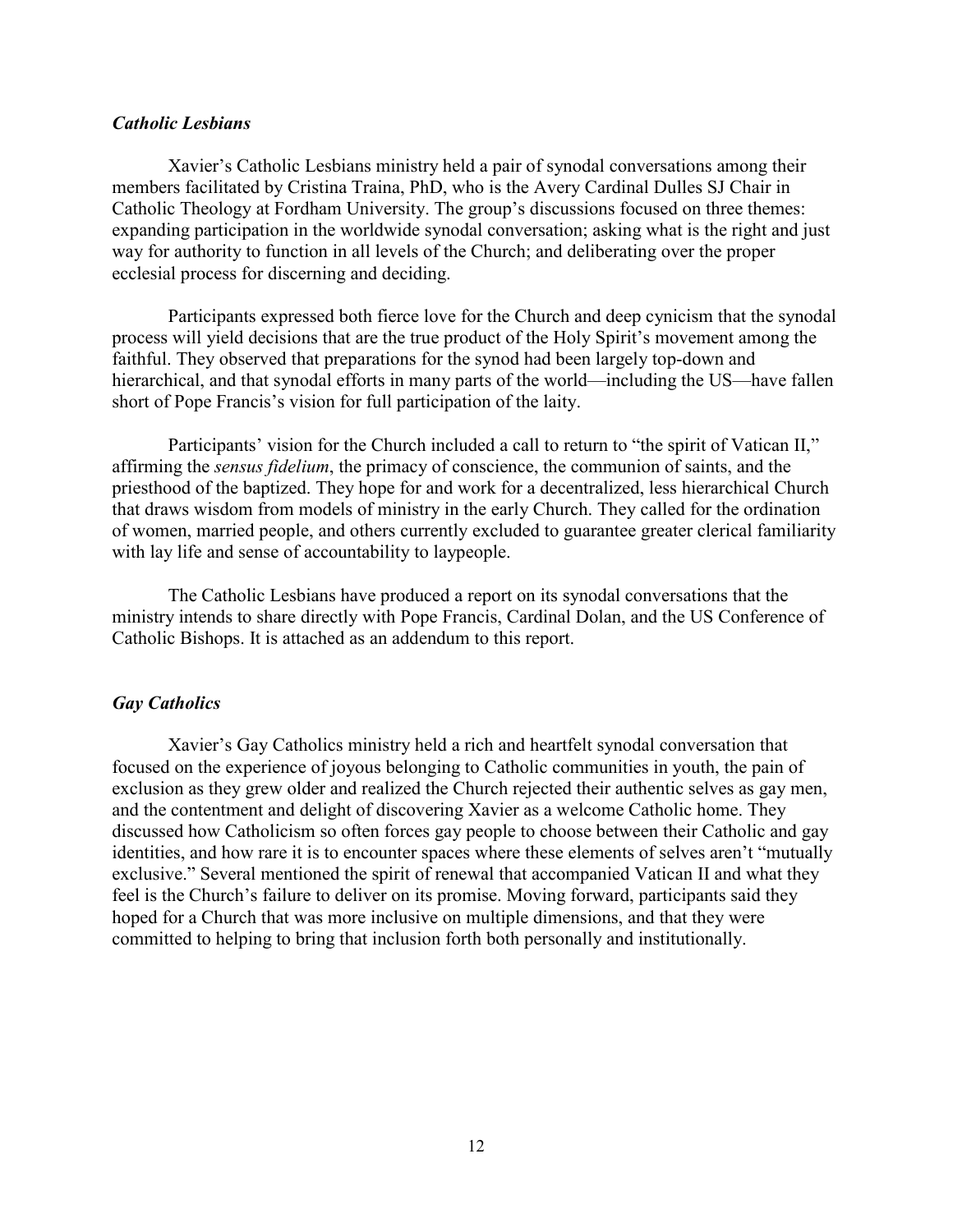#### *Participants in the Archdiocesan Synod Conversation*

The Archdiocese of New York hosted a series of multi-parish synod conversations organized according to the deanery to which each parish is assigned. Seven members of the Xavier community participated in the April 2, 2022 session held at the Church of Our Saviour.

The participants said that the day was an amazing opportunity for Catholics from the broad diversity that is New York to talk with each other about what it is to be Catholic. Each participant reported that listening deeply to others was a faith-filled experience. Sitting around a table, listening to experiences of Church and views different one from another created a desire to talk and listen more. During the session, as time passed understanding and appreciation, if not agreement, increased. In some instances, assumptions and misapprehensions reduced. A frequently expressed hope was to find ways to continue the conversations going forward.

## **The Path Forward in Continuing Our Journey as Church**

### *For the Church*

*Stay open; keep listening.* The invitation to participation that is the hallmark of this Synod on Synodality fills us with hope. The enthusiasm with which our Xavier community greeted the opportunity to engage in spiritual conversation is a sign of a deep hunger in our midst for dialogue, learning, and deep listening. We must continue to listen to the people of the Church, the Body of Christ. Engage the Church's people in discerning how to interpret what has been shared by Catholics worldwide and in determining how to move forward.

*Lift up every valley.* So many of our participants spoke of rejection and marginalization at the hands of the Church. Their sustained faith and faithfulness to the Church in the face of exclusion is a sign of the power of the Gospel's message of radical and inclusive love. A Church that truly embraced this message would focus on the law of love, not rules—and on embracing over shaming. It would invite the full and equal participation of women; end hurtful and alienating practices toward LGBTQ people; allow priests to marry; address racism and make reparations where they are due; dismantle ableism by finding ways to make participation more accessible to all; and change Church structures that oppress and fall short of the Gospel's call all while raising the profile of Catholic social teaching and the justice work of the Church.

*Make mountains low.* We believe the Church is called to reflect the collaborative spirit of Synodality by dismantling the centuries-old systems of hierarchical decision making that are the signatures of clericalism. This means striving to rebalance the power shared by the ordained and the laity, and it also means welcoming and engaging with respect the questions that arise from the faithful in an increasingly secular and technical society. And quite specifically, it means addressing the wounds of the sex abuse crisis by acknowledging the harm done, requesting forgiveness, and making amends.